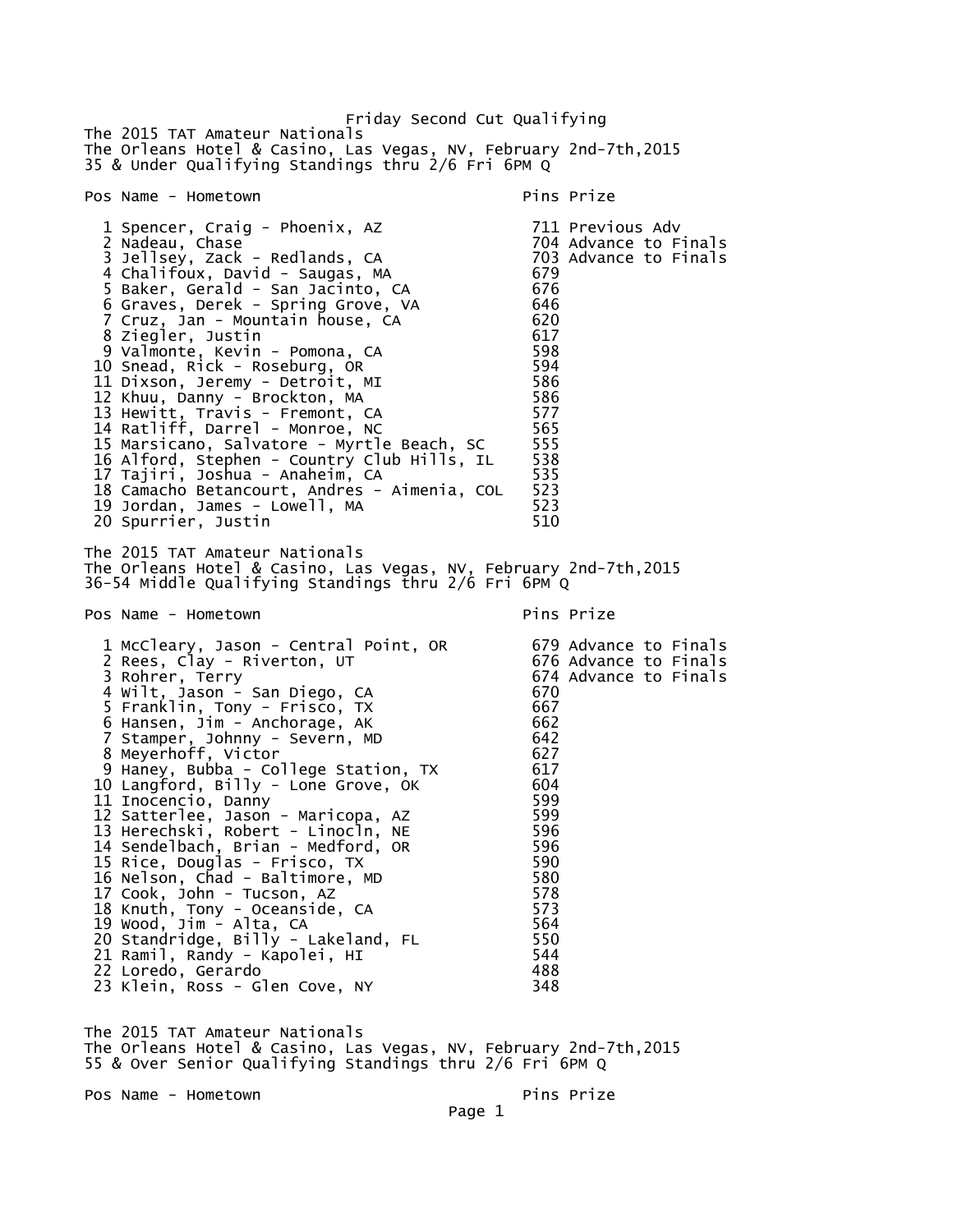## Friday Second Cut Qualifying

 1 Eskenazi, David 679 Daily Leader \$250 2 King, Willie - Soquel, CA 657 3 Sand, Nelson - Washington 628 4 Cordova, Dale - Pueblo, CO 614 5 Lovely, Tom - Pittsburgh, PA 610 6 Vernon, Mitch - Seattle, WA 591 7 Heard, Jim - Tipton, IN 582 8 Hebner, Dean - Vancouver, WA 495<br>9 Colley, Joe - El Cajon, CA 449 9 Colley, Joe - El Cajon, CA The 2015 TAT Amateur Nationals The Orleans Hotel & Casino, Las Vegas, NV, February 2nd-7th,2015 RNF Qualifying Standings thru 2/6 Fri 6PM Q Pos Name - Hometown Pins Prize 1 Piroozshad, Dave (M) - Plantation, FL 647 Advance to Finals 2 Killough, Dennis (M) - Indian Trail, NC 619 3 Bertazon, Shane (U) - Halethorpe, MD 608 4 Reid, Shane (U) - Enfield, CT 601 5 Taylor, Dylan (U) - Scottsdale, AZ 600 6 Carroll, John (S) - Stockton, CA 576 7 Lewis, Robert (M) - Denver, CO 557 8 Hillen, Mike (U) - Grand Junction, CO 552 9 Dekker, Steve (S) - Tucson, AZ The 2015 TAT Amateur Nationals The Orleans Hotel & Casino, Las Vegas, NV, February 2nd-7th,2015 215 & Under Qualifying Standings thru 2/6 Fri 6PM Q SCORES INCLUDE HANDICAP Pos Name - Hometown Pins Prize 1 Espiritu, Noel - Hercules, CA 665 Advance to Finals 2 Weston, Tim - Corning, CA 654 Previous Adv 3 Sanicolas, Sam<br>4 Castro, Jerry - South San Fransisco, CA 640 Advance to Finals 4 Castro, Jerry - South San Fransisco, CA 640 Advance to Finals 5 Felton, Sly 634 Advance to Finals 6 Dayton, George - Phoenix, AZ 633 7 Huglin, Zachary - Gilbert, AZ 632 8 Snead, Jamie - Roseburg, OR 630 9 Toenyes, Jerry - Rancho Murieta 630 10 Lund, Randy - Murray, UT 617 11 Weston, Clay - Corning, CA 614 12 Ramirez, Andres 608 13 Torres, Eric - El Paso, TX 605 14 Spencer, Ben - Mesa, Az 599 15 Hernandez, Carlos 598 16 Jones, Shane - Hyde Park, UT 594 17 Collella, Darren - Lake Havasu, AZ 583 18 Robinson, Jason - Country Club Hills, IL 581 19 Osborne, Michael - El Paso, TX 580  $20$  Buck, Bill - San Diego,  $CA$ <sup>2</sup> 680 21 Day, Kevin - Lehigh Acres, FL 571 22 Castro, Nona 567 23 Turner, Graham - Dublin 565 24 Bernal, Jorge - Hermiosillo, SON 562 25 Stewart, Jack - Phoenix, AZ 555 26 Anderson, Corloyd 551 27 Petrone, Scott - Spokane, WA 538 28 Holland, Jared - Providence, UT 29 McKay, Ted - Mesa, AZ 526